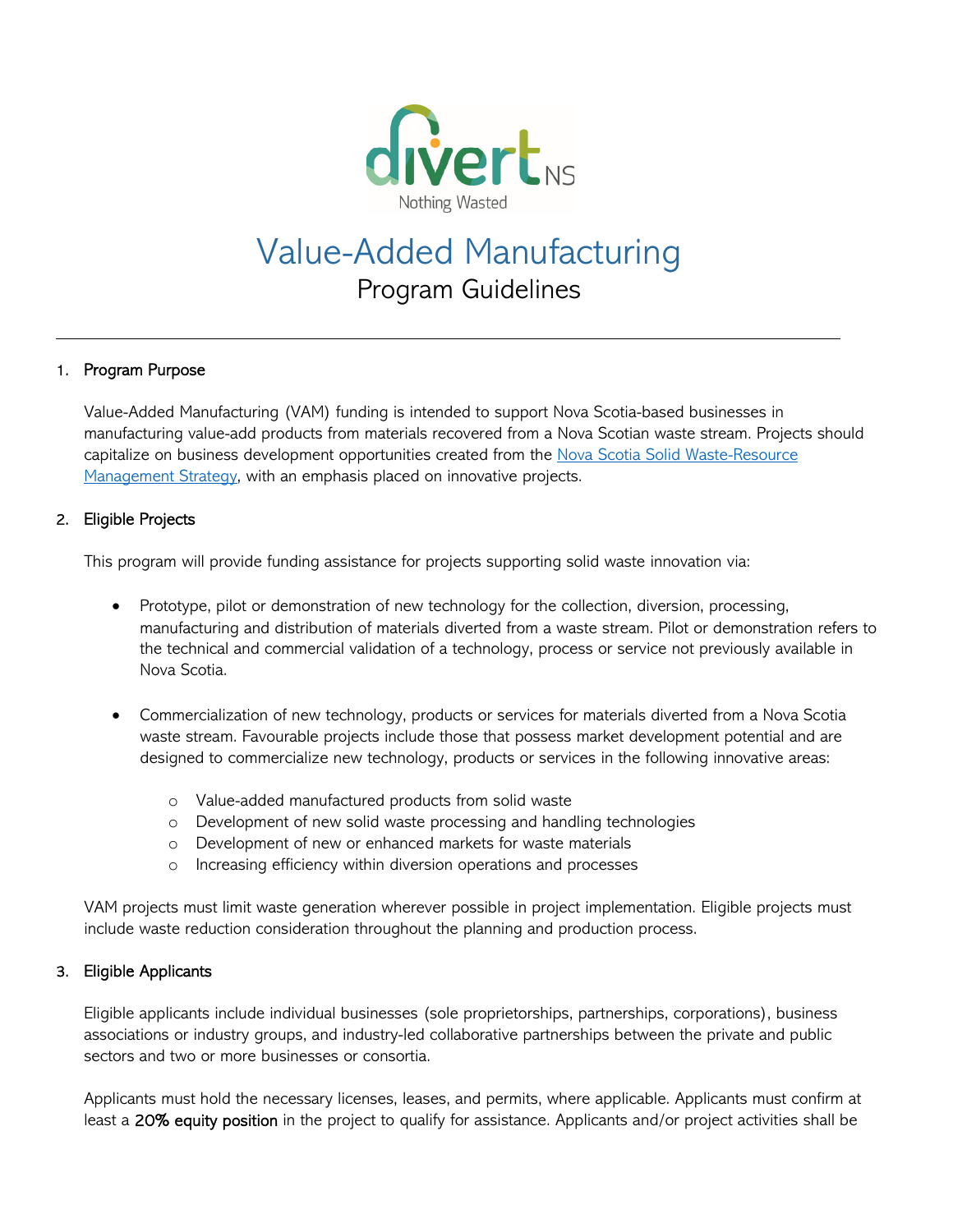based in Nova Scotia, unless specifically approved by Divert NS. Divert NS encourages business alliances and partnered proposals for new products, services, and technologies of province-wide significance and benefit.

#### 4. Application Assessment and Analysis

The *Value-Added Manufacturing Committee* ("the Committee") shall assess all applications. Applications must be submitted to the committee in writing, using the application form (Appendix B) and should ensure that all requirements on the Funding Checklist have been met.

The applicant shall be expected to operate under the principle of full disclosure and provide all information necessary to ensure a complete evaluation of the project. Divert NS may collect and share information with such persons or organizations as Divert NS deems necessary (including government agencies, financial institution and contracted services) with respect to reaching a decision on applications.

Assessments and funding recommendations of the Committee shall be subject to approval by the Board of Directors and/or Chief Executive Officer.

All applicants shall be informed of the Board's decision in writing. The letter to successful applicants shall include the terms and conditions of the offer, as well as details on payment and invoicing, records, reviews and audits.

#### 5. Eligible Costs

Eligible costs are those considered essential to the startup and success of the project. Eligible costs must be incremental, arms' length, represent fair market value, and not qualified for sufficient assistance through other programs. Eligible costs include capital costs, which are incurred to acquire, construct, develop, install or improve a capital asset.

Where a capital asset is acquired, costs include the purchase price and other acquisition costs such as brokers' commissions, installation costs including design and engineering fees, legal fees, transportation charges, duties, testing and preparation charges.

Where a capital asset is constructed or developed, the cost would include direct construction or development costs, such as materials and labour, and overhead costs directly attributable to the construction or development activity.

### 6. Ineligible Costs

Ineligible costs include salaries and benefits, land, depreciation, general purpose vehicles and any other costs that are not considered essential to the project.

### 7. Level of Assistance

The maximum program contribution will generally be no more than 50% of total costs of the proposed project. In some instances, where in the opinion of the Committee the project is of particular strategic value, a higher level of assistance may be offered. The amount of funding available each year is limited.

Assistance will be provided in the form of a loan, forgivable loan, and/or non-repayable contribution depending on the projects perceived strategic value by the Committee.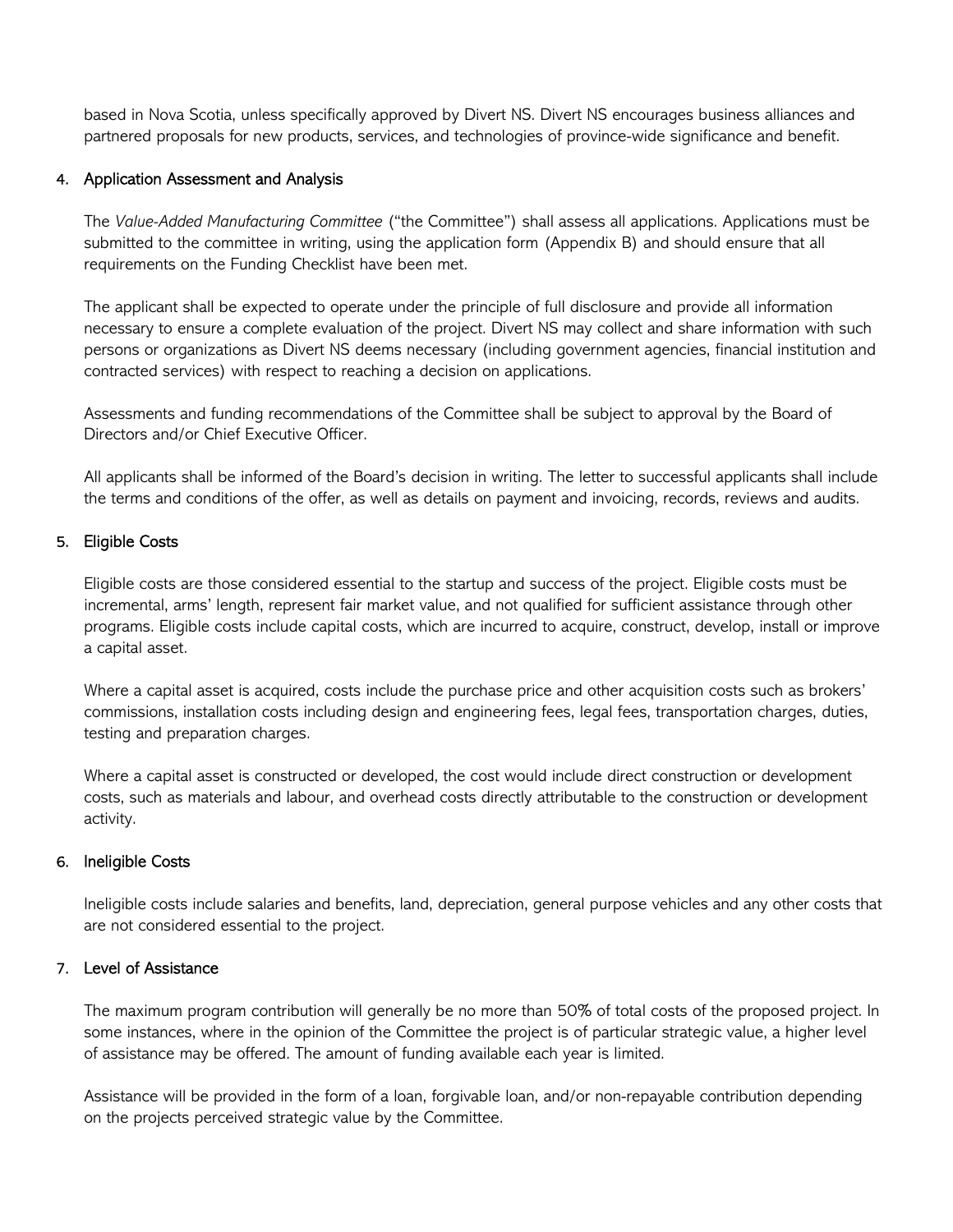If an application is successful, funding assistance will only be provided for project activities occurring after the date of application receipt by Divert NS. Program assistance will not normally be accessible prior to written confirmation of the availability of other project financing.

### 8. Evaluation Criteria

Applications will be evaluated based on the following criteria:

- 1. Project Scope/timelines/budget/team
- 2. Innovation
	- a. Diversion impact
	- b. Efficiency
	- c. Market development
- 3. Economic impact and social benefit
- 4. Industry experience
- 5. Partnerships

*Refer to Appendix A for more details.* 

#### 9. Ownership of Applications and Project Information, and Access to Information

All documents, including funding applications and project information, submitted to Divert NS become the property of Divert NS and are potentially subject to disclosure under the Nova Scotia *Freedom of Information and Protection of Privacy Act*. By submitting an application and providing documents to Divert NS, the applicant agrees and consents to public disclosure of this content. Any information the applicant considers 'personal information' or 'confidential information' which they want to be kept confidential should be marked as "confidential," and this will be given appropriate consideration. Please note that Divert NS cannot guarantee protection from disclosure regardless of any wishes regarding confidentiality. All contracts entered into with Divert NS are public documents.

Divert NS maintains the right to share application and project information with Divert NS personnel, committee members, and other entities for the purposes of program planning, evaluation and review, audits, and generating statistics. Divert NS may publish or otherwise disclose in its internal and external communications (including press releases and on its website and social media channels) information on approved funding applications and reports. The purpose of these communications is to advise and inform the public of projects that are funded by Divert NS. The disclosure may include the names, titles and affiliations of project leaders, amount of funding, and a summary of the project. By providing any such information to Divert NS you agree and consent to its disclosure as outlined above.

#### 10. Intellectual Property

Intellectual Property ("IP") includes rights protected by copyright, patent and trademarks, and trade secrets. Divert NS does not claim any rights of ownership to IP arising out of research funded wholly or in part by Divert NS.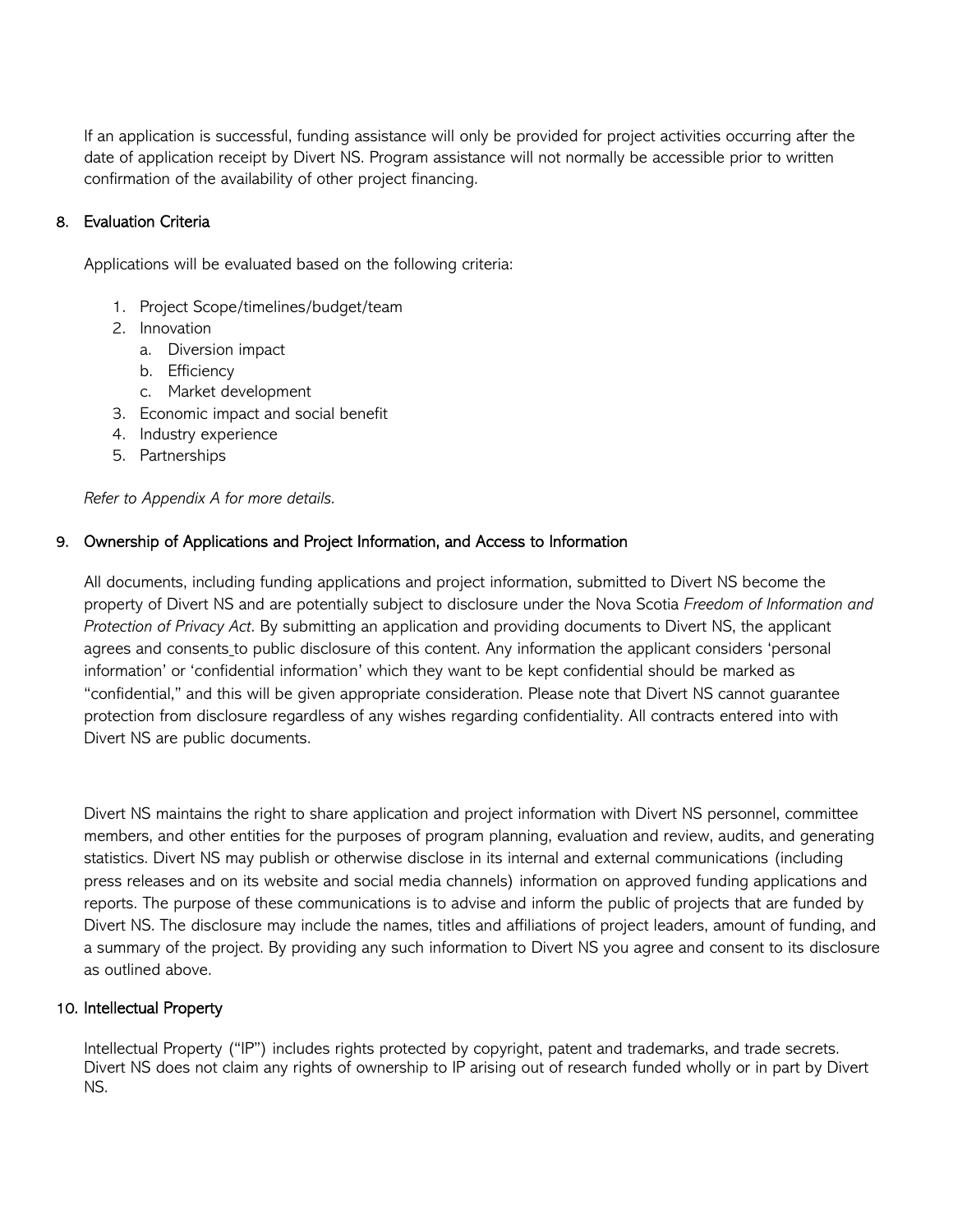#### Terms of Access to Research Results and IP

Divert NS has the right to access research results and IP developed in the course of research done wholly or in part through use of Divert NS funds, including for the purposes of dissemination of research and results and partnering or funding future research based on research and results. Divert NS will protect the confidential information disclosed by successful applicants that constitutes a trade secret in accordance with and to the extent provided under the *Freedom of Information and Protection of Privacy Act*.

### IP Agreements

In order to protect successful applicants' rights and the mandate of Divert NS, applicants will be held to an IP agreement arising from and relating to Divert NS funding. This agreement shall include clauses that address the following:

- 1. Retention of Divert NS' right to access a successful applicant's research and results. The terms of access shall be determined based on the considerations set out above and in agreement with the successful applicant.
- 2. Retention of Divert NS' right to disseminate a successful applicant's research and results without restrictions.
- 3. Acknowledgment of Divert NS' right to a non-exclusive license to partner or fund future research based on a successful applicant's research and results.
- 4. Applicant retention of proprietary rights, subject to those rights explicitly granted to Divert NS.
- 5. Survival of the IP agreement following the end of the research grant and/or relationship between successful applicants and Divert NS.

### 11. Submission Date

Applications can be submitted at any time. The Committee meets quarterly or as required - depending upon applications received. Applications should be submitted several weeks prior to a Committee meeting to allow adequate assessment and research of the application. Staff can be contacted any time to discuss application timing and Committee meeting dates.

- Electronic copies are accepted by e-mail at  $k$ lpooley@divertns.ca.
- Hard copies may be delivered to Divert NS' office at: 35 Commercial Street, Suite 400, Truro NS B2N 3H9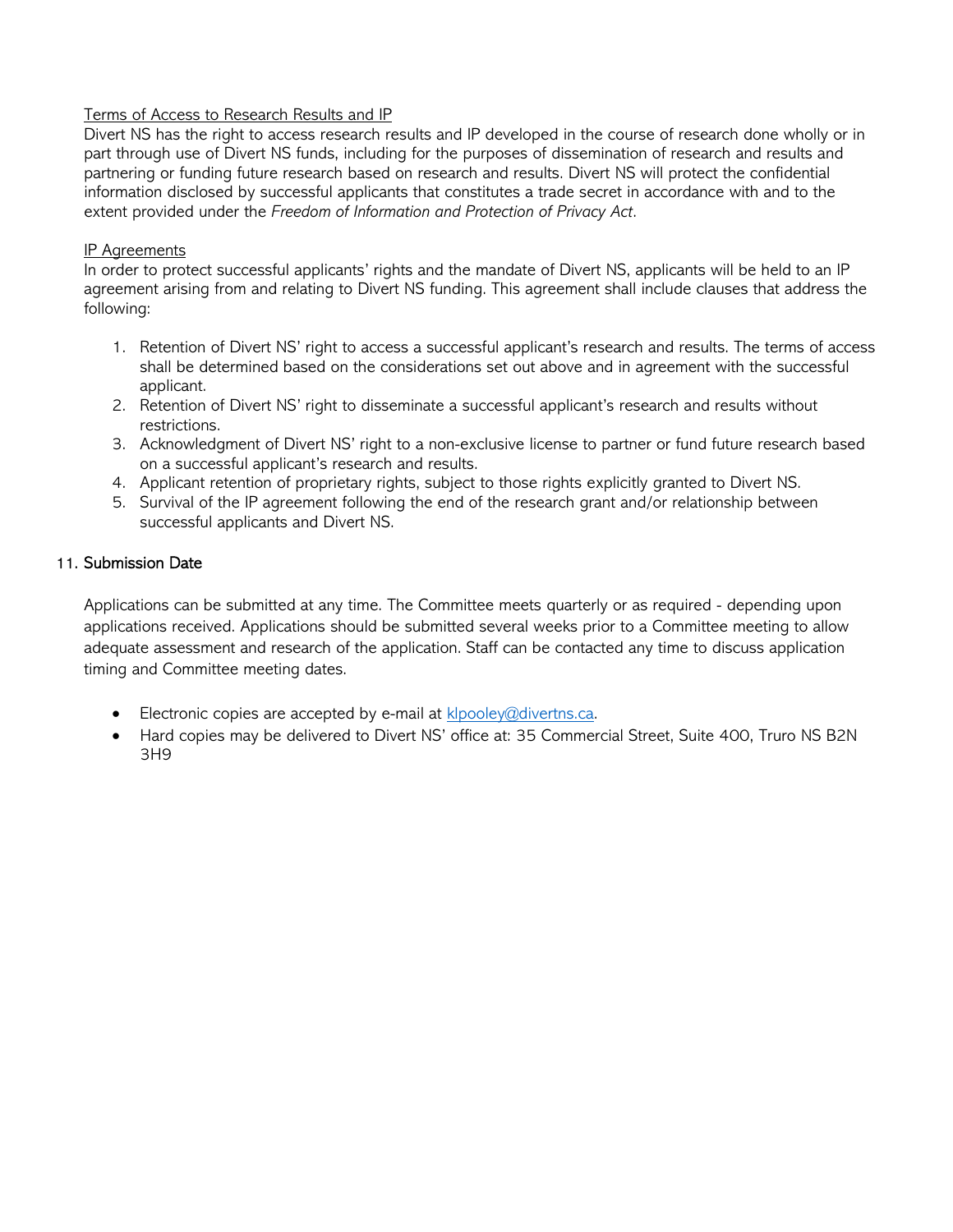# **Appendix A** – VAM PROJECT EVALUATION CONSIDERATIONS

# Project Information

- Describe the project and the product/service/process that will be developed.
- Detail project objectives, including milestones, timelines and deliverables.
- Identify how the product/service/process aligns with Divert NS mandates
- Provide a detailed budget
- Identify other funding providers, if applicable
- Indicate the expenses and explain all budget line items.

## Innovation

- Outline how the product/service/process is innovative or novel.
- Provide a competitive analysis of similar products available in the market.
- Describe the marketability of the product/service/process.
- Detail any certification and/or regulatory approval required.

# Impact (Diversion, End Market Enhancement, Improved Efficiency)

- Outline why the waste material is problematic and if it requires increased diversion.
- Quantify tonnage of waste and if feedstock supply is confirmed.
- Explain any enhancements/value-add to existing end market
- Highlight specific efficiency benefits to new product/service/process

# Economic Impact and Social Benefit

- Detail if the project will create jobs now or in the future.
- Outline if the project will increase revenue or lower costs.
- Explain any social benefits of the product/service/process.
- Describe the path to market and how the product/service/process will become market ready.
- Detail if the product/service/process will be manufactured/developed and sold from NS

# Industry Experience

- Identify the applicant/company's experience/strengths.
- Detail the team's combination of skills, experience, and education.
- Describe the applicant/company's ability to develop and deliver innovative products to the market.

# Partnership

- Outline other funding agencies supporting this project and if funds are confirmed.
- Detail if other partners are providing in-kind support to the project.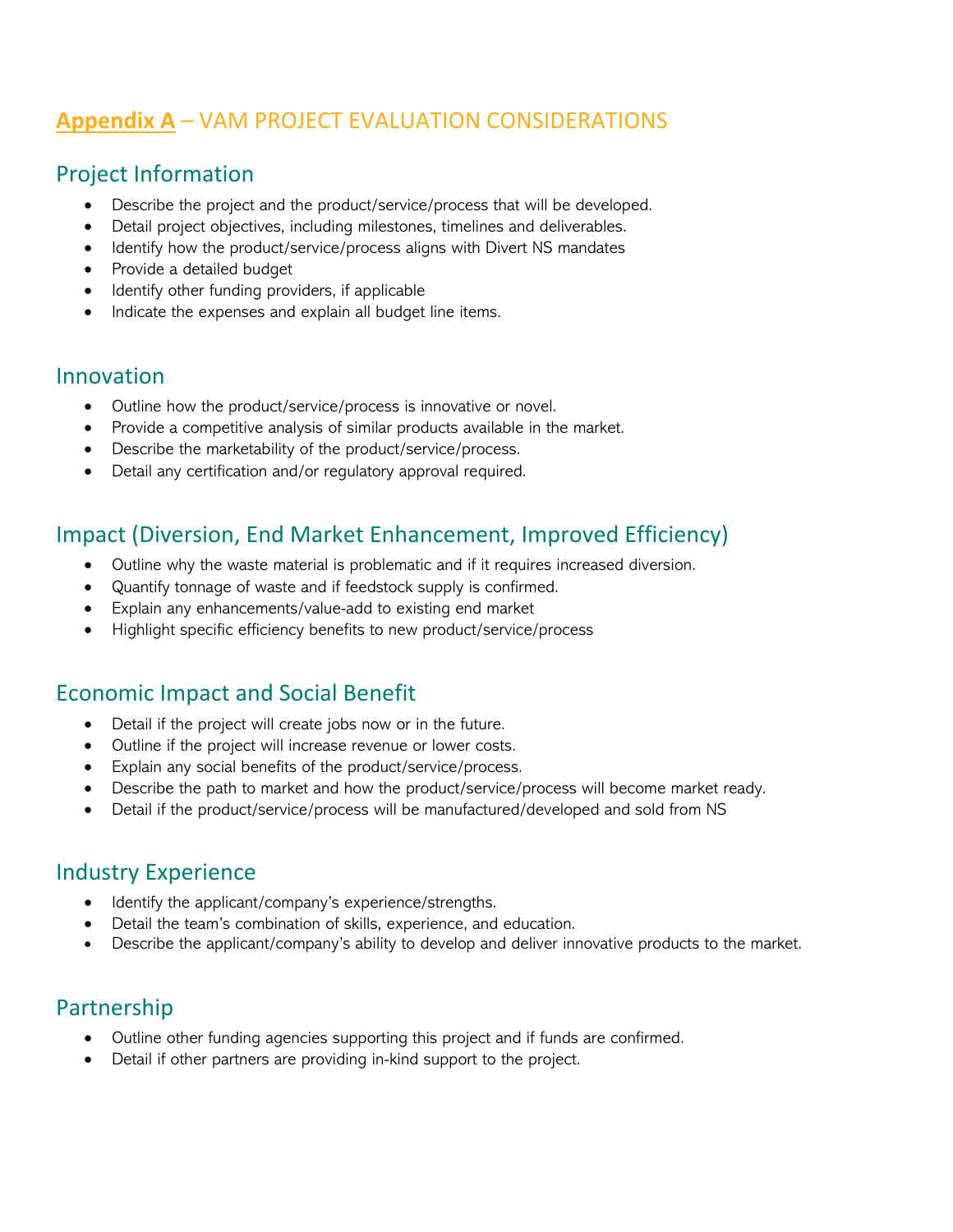# Appendix B- FUNDING APPLICATION FORM



| 1. Funding Type                                                                                                |                                   |                                         |  |  |
|----------------------------------------------------------------------------------------------------------------|-----------------------------------|-----------------------------------------|--|--|
| Student Research Grant<br>П<br>$\Box$                                                                          | Research & Development            | Value-Add Manufacturing<br>$\mathbf{L}$ |  |  |
| (SRG)                                                                                                          | (R&D)                             | (VAM)                                   |  |  |
| 2. Legal Name of Applicant                                                                                     |                                   |                                         |  |  |
| Name:                                                                                                          | Province:                         |                                         |  |  |
| Title:                                                                                                         | Postal Code:                      |                                         |  |  |
| <b>Current Address:</b>                                                                                        | Tel:                              |                                         |  |  |
| City/Town:                                                                                                     | Email:                            |                                         |  |  |
| 3. Contact Person (if different from applicant)                                                                |                                   |                                         |  |  |
| Name:                                                                                                          | Province:                         |                                         |  |  |
| Title:                                                                                                         | Postal Code:                      |                                         |  |  |
| <b>Current Address:</b>                                                                                        | Tel:                              |                                         |  |  |
| City/Town:                                                                                                     | Email:                            |                                         |  |  |
| 4. Type of Organization (please check one):                                                                    |                                   |                                         |  |  |
| Agency<br>⊔                                                                                                    | Non-Profit<br>$\Box$              |                                         |  |  |
| <b>Business</b>                                                                                                |                                   |                                         |  |  |
| П                                                                                                              | Partnership                       |                                         |  |  |
| Limited Company/<br>П                                                                                          | University<br>П                   |                                         |  |  |
| Corporation                                                                                                    | Other:                            |                                         |  |  |
| Municipality                                                                                                   |                                   |                                         |  |  |
| 5. Title of Proposed Research:                                                                                 |                                   |                                         |  |  |
|                                                                                                                |                                   |                                         |  |  |
| 6. Project Location:                                                                                           |                                   |                                         |  |  |
|                                                                                                                |                                   |                                         |  |  |
| 7. Municipal, Provincial and/or Federal Permits Required:                                                      |                                   |                                         |  |  |
|                                                                                                                |                                   |                                         |  |  |
| 8. Brief Description of Project (250 words or less):                                                           |                                   |                                         |  |  |
|                                                                                                                |                                   |                                         |  |  |
| 9. State how the research is relevant to the Nova Scotia Solid Waste Strategy and/or the mandates of Divert NS |                                   |                                         |  |  |
| (100 words or less):                                                                                           |                                   |                                         |  |  |
|                                                                                                                |                                   |                                         |  |  |
| 10. Timeline:                                                                                                  |                                   |                                         |  |  |
| <b>Estimated Start Date:</b>                                                                                   | <b>Estimated Completion Date:</b> |                                         |  |  |
| 11. Student Projects ONLY                                                                                      |                                   |                                         |  |  |
| Institution:                                                                                                   | Date Started:                     |                                         |  |  |
| Department:                                                                                                    | <b>Expected Completion Date:</b>  |                                         |  |  |
| Degree Type:                                                                                                   | Previous Degrees & Institutions:  |                                         |  |  |
|                                                                                                                | 1.                                |                                         |  |  |
| Undergraduate studies<br>П                                                                                     | 2.                                |                                         |  |  |
| Graduate studies                                                                                               |                                   |                                         |  |  |
| 12. Anticipated Presentation of Work (select all that apply):                                                  |                                   |                                         |  |  |
| Thesis<br>$\Box$                                                                                               | Public presentation<br>□          |                                         |  |  |
| Formal report<br>П.                                                                                            | Publication<br>П                  |                                         |  |  |
| Conference presentation<br>П                                                                                   | Other:<br>П                       |                                         |  |  |
| Academic poster                                                                                                |                                   |                                         |  |  |
| 13. Cost:                                                                                                      |                                   |                                         |  |  |
|                                                                                                                |                                   |                                         |  |  |
|                                                                                                                |                                   |                                         |  |  |